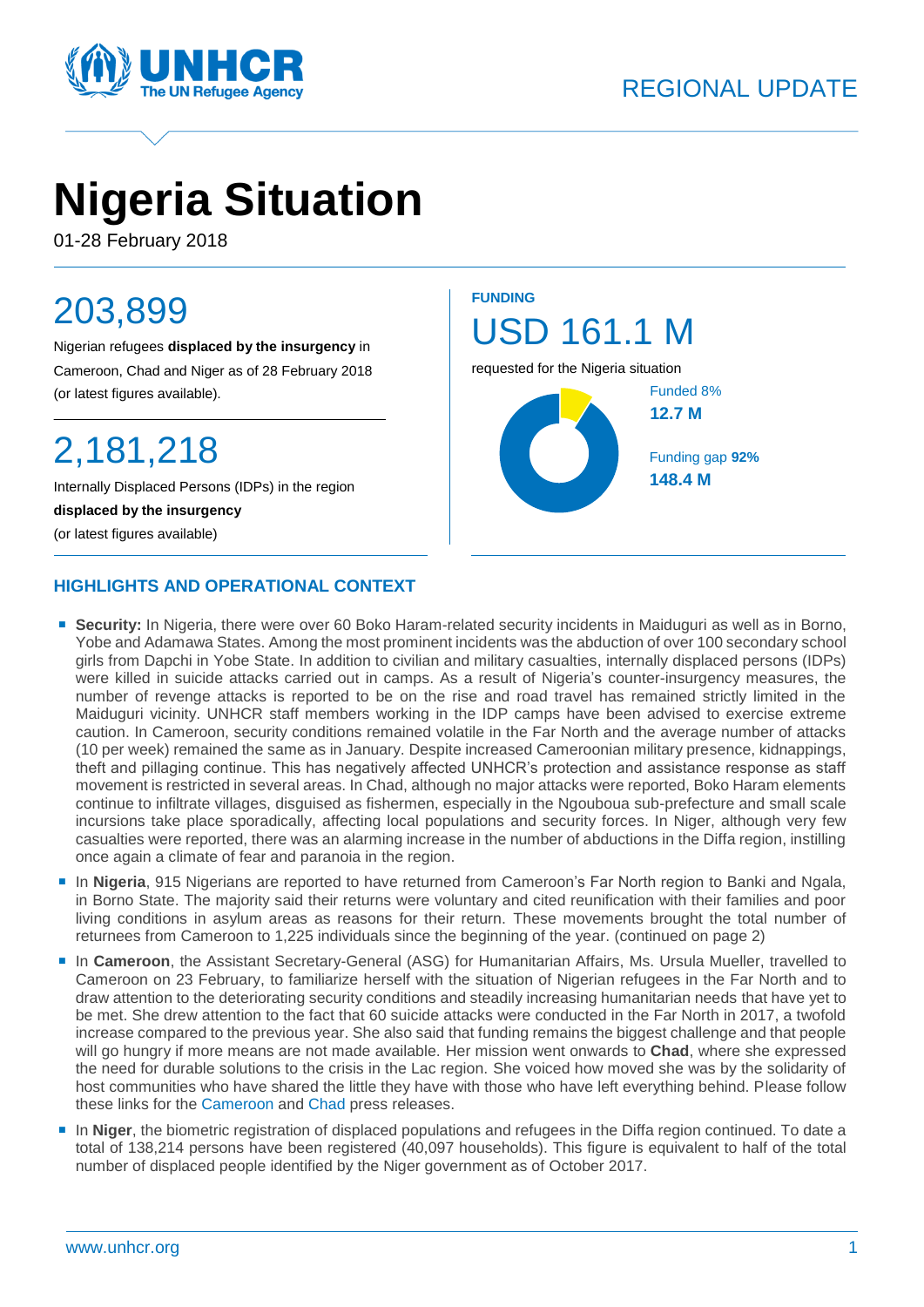

### Update on achievements

#### **NIGERIA**

 (continued from p.1) All new returnee arrivals were screened before being registered by the Nigeria Immigration Service (NIS) in Banki and Ngala, but also further inland in Pulka and Monguno. The majority were residing in host communities and found to not have been officially registered as refugees, while in Cameroon. They were given hot meals and non-food items (NFIs) by UNHCR through its local partner, the Action Initiative for Peace and Development (AIPD). Children present within the group were treated with immunization vaccines by the World Health Organization (WHO).

Over the month, more than 7,200 IDPs and refugee returnees benefited from NFI, dignity and hygiene kit distributions in Ngala and Pulka.

In Maiduguri, 40 women graduated from the Women Development Centre which provides skills training through a livelihoods programme UNHCR is collaborating on with the University of Nigeria (AUN). UNHCR and the AUN distributed startup kits to the graduates and to other cooperative groups in Maiduguri and Damasak. Through supporting livelihood projects such as this one, UNHCR and the AUN seek to empower persons of concern in a sustainable manner by encouraging the production and use of alternative energy sources and increasing the autonomy of local farmers and fishermen.

#### **CAMEROON**

- The biometric registration exercise that had started in Minawao camp in January was completed this month. Results are being processed and will be shared soon. At a later stage, refugees living outside the camp will be registered biometrically, in collaboration with administrative authorities.
- **Sensitization and pre-registration activities continued for refugees in Minawao camp, who are** interested in voluntary repatriation to Adamawa State, Nigeria. By the end of the month, 193 refugees (55 households) had expressed their interest in returning.
- A World Bank (WB) assessment mission visited the Far North region on 7 February with a view to supporting development projects for refugees and displaced persons in the areas of education and health but also social welfare (safety nets) and road rehabilitation. The mission held discussions with authorities in the *Mayo-Tsanaga* department with IDP representatives. Communal development plans such as these will constitute the main response to the needs defined by local populations and the government within the national development plan.

#### **CHAD**

A WB assessment mission visited the Lac region from 23-28 February with a view to promoting the socio-economic inclusion of refugees into national programmes and alleviating pressure on host populations. Currently, and similarly to Cameroon, the WB plans to support development projects in the areas of health and education, to reinforce income generating activities and to strengthen State institutions such as the Chadian refugee commission, in order to improve its capacity to provide protection to refugees.

#### **NIGER**

- From 7-9 February, UNHCR Niger and UNHCR Nigeria held a workshop in Niamey to discuss registration, protection and cross border movements. A list of recommendations was generated which will be followed-up on closely by both operations to optimize the overall response.
- UNHCR supported the Diffa Governorate with the construction of a new building, enabling the Governorate to house the Ministry of Humanitarian Action, the Regional Directorate of Civil Status, Refugees and Migration, and the National Eligibility Commission.
- A note on the right to housing, land and property in the context of displacement in Diffa was published by the Protection Working Group (PWG) with the aim of promoting the security of refugees, IDPs and returnees who are occupying land in the region. The note can be found [here.](http://www.globalprotectioncluster.org/_assets/files/niger_onepagersot_final.pdf)
- An analytical note on kidnappings in the Diffa region (in 2017) and the implementation of preventive actions taken in this context by community-based protection committees, was published by the PWG. The note can be found [here](https://www.humanitarianresponse.info/en/operations/niger/document/niger-bulletin-proetction-f%C3%A9vrier-2018) on p.2 of the document.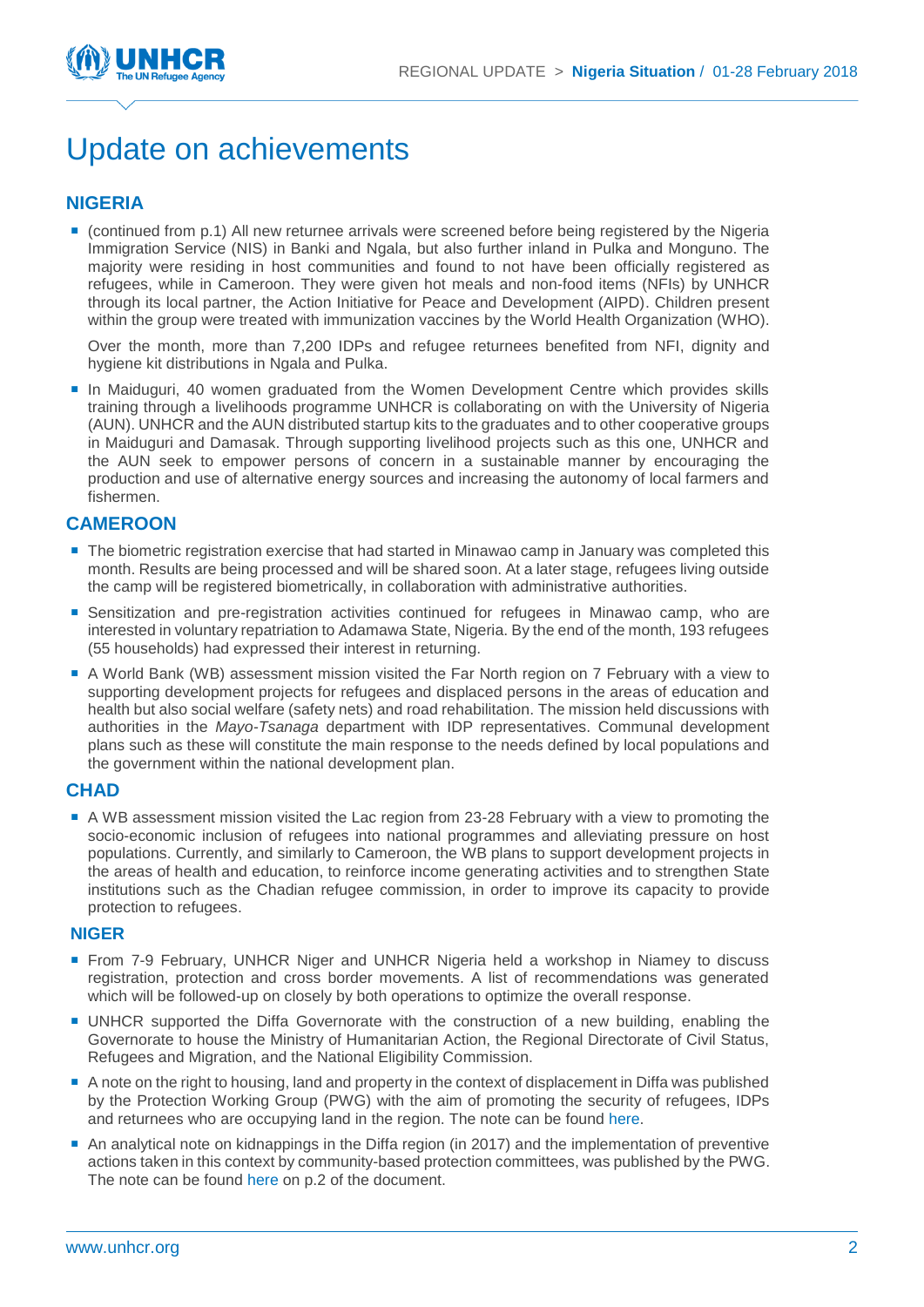

## Financial Information

In total, for refugee response in asylum countries as well as response for IDPs in Nigeria, UNHCR's requirements amount to USD **161.1 million in 2018**. UNHCR is very grateful for the financial support provided by donors, particularly those who have contributed to UNHCR activities with unearmarked and broadly earmarked funds, as well as for those who have contributed to the Nigeria Situation as a whole.

| <b>Donors:</b>                                                       | <b>Funding (in million USD):</b><br>A total of 12.7 million has been received |                |            |                        |
|----------------------------------------------------------------------|-------------------------------------------------------------------------------|----------------|------------|------------------------|
| <b>European Union</b><br>Dutch Post Code Lottery<br>(NPL)<br>Germany |                                                                               | <b>EFUNDED</b> | $\Box$ GAP | <b>TOTAL REQUESTED</b> |
| <b>Private donors:</b>                                               | Cameroon                                                                      | 31.5<br>0.9    |            | 32.4                   |
| • Netherlands<br>■ Switzerland<br>■ United States of America         | Chad                                                                          | 0.0            |            | 13.7                   |
|                                                                      | Niger                                                                         | 5.4 38.9       |            | 44.3                   |
|                                                                      | Nigeria                                                                       | 0.0            |            | 70.2                   |
|                                                                      | HQ and regional<br>coordination                                               | 0.0            |            | 534,782                |
|                                                                      | Situation overall                                                             | 6.4            |            |                        |

#### **Special thanks to the major donors of unrestricted and regional funds**

Sweden (98 M) | Norway (43 M) | Netherlands (39 M) | United Kingdom (32 M) | Denmark (25 M) | Australia (19 M) | Switzerland (15 M)

#### **Thanks to other donors of unrestricted and regional funds**

Algeria | Bosnia and Herzegovina | Canada | China | Estonia | Finland | Indonesia | Kuwait | Lithuania | Luxembourg | Monaco | Montenegro | New Zealand | Qatar | Republic of Korea | Russian Federation | Serbia | Singapore | Sri Lanka | Thailand | Turkey | UN Peacebuilding Fund | United Arab Emirates | Uruguay | Private Donors

#### **Contacts:**

Ms. Annette Rehrl, Senior External Relations Officer, [rehrl@unhcr.org](mailto:rehrl@unhcr.org) Tel: +41 22 739 8862 Mr. Ulysses Grant, Assistant Reporting Officer[, grantu@unhcr.org](mailto:grantu@unhcr.org) Tel: +221 77 638 29 45 **Links:** Nigeria situation web portal:<http://data2.unhcr.org/en/situations/nigeriasituation> UNHCR Tracks[: http://tracks.unhcr.org](http://tracks.unhcr.org/) UNHCR's Kora blog: voices of refugees in West and Central Africa[: http://kora.unhcr.org/](http://kora.unhcr.org/) Twitter[: @UNHCRWestAfrica](https://twitter.com/unhcrwestafrica?lang=en) Facebook: UNHCR [West Africa](https://www.facebook.com/UNHCRWestAfrica/)